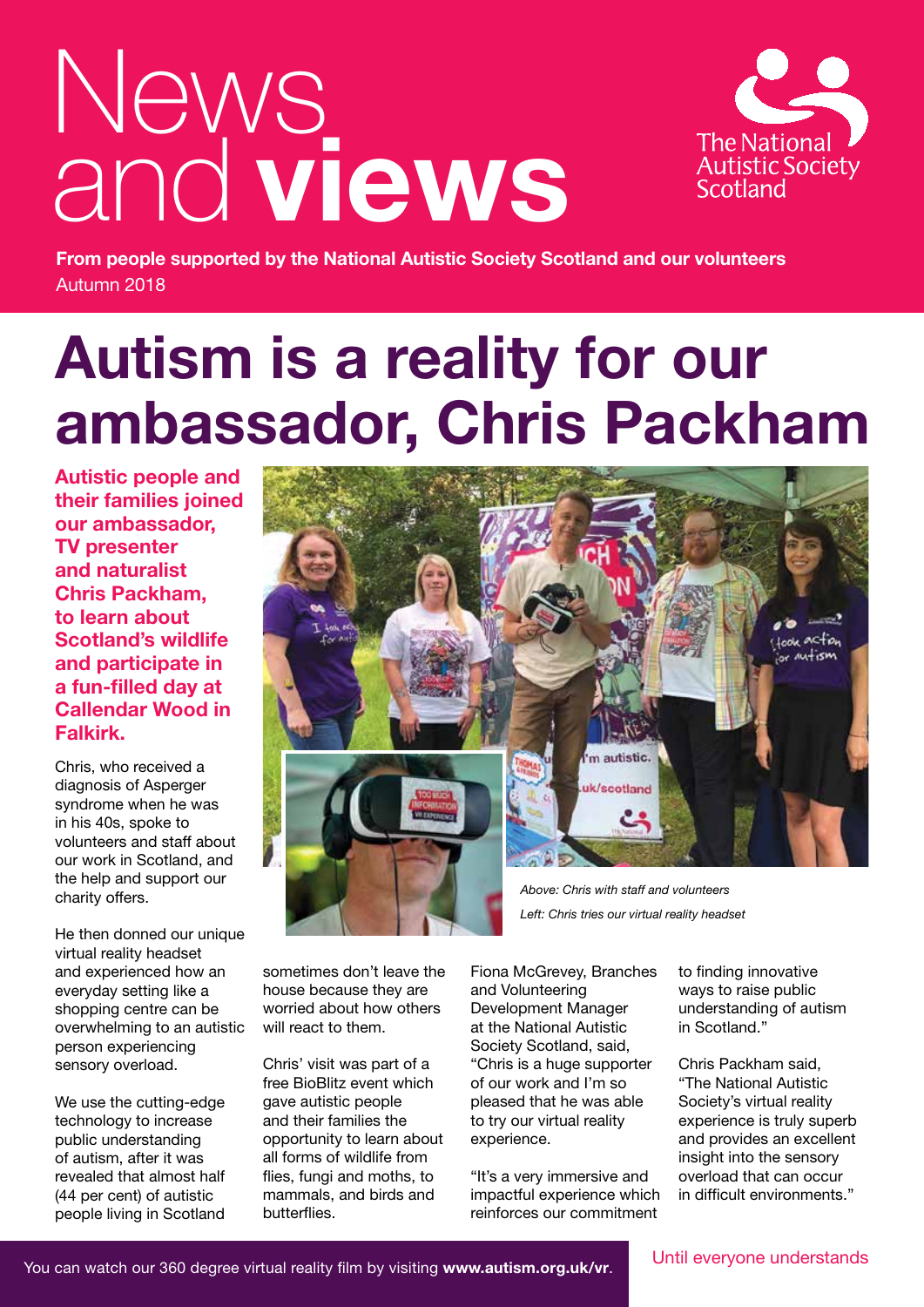

### **Contents**

#### **Page 3**

Read about Calum Deverill winning our award for Volunteer of the Year 2018

#### **Page 4**

News from Catrine Bank, our local branches and campaigns team

#### **Page 5**

Meet one of our volunteers and find out how you can support our social groups

#### **Page 6**

The latest news from Daldorch House School, our social groups and fundraising team

#### **Page 7**

*The A Word*, a poem by Florence Brooke

#### **Page 8**

Meet Graeme Fitzsimmons, our new Head of Adult Services, and find out how you could join our team!

# Welcome to News and **views**

**Learning how to deal with an illness or serious injury is something which can be a problem for an autistic person.**

Just recently, while walking to my bed, I hurt my foot by accidently hitting it on the leg of my office chair. The chair was broken (the metal bracket attached to the seat gave way to fatigue), so the hard black plastic spider of legs was easy to bump into. It was dark and the lights were off, my feet were bare, and I had forgotten the legs were there.

For the first few days afterwards, I didn't see it as a serious injury as it didn't hurt that much. I had hit my feet on things before, so I thought it was going to be the same deal, but as time went on, the pain increased. I wasn't able to sleep because of it and in the end I had it x-rayed. Nothing was broken, fortunately. It was just severely bruised.

I imagine others will have experienced such problems too. How can you judge how painful or ill you are if you haven't been in such a state before? And the cult of the 'stiff upper lip' doesn't help either.

**Gordon Wallace** Editor



*Gordon's illustration of his accident*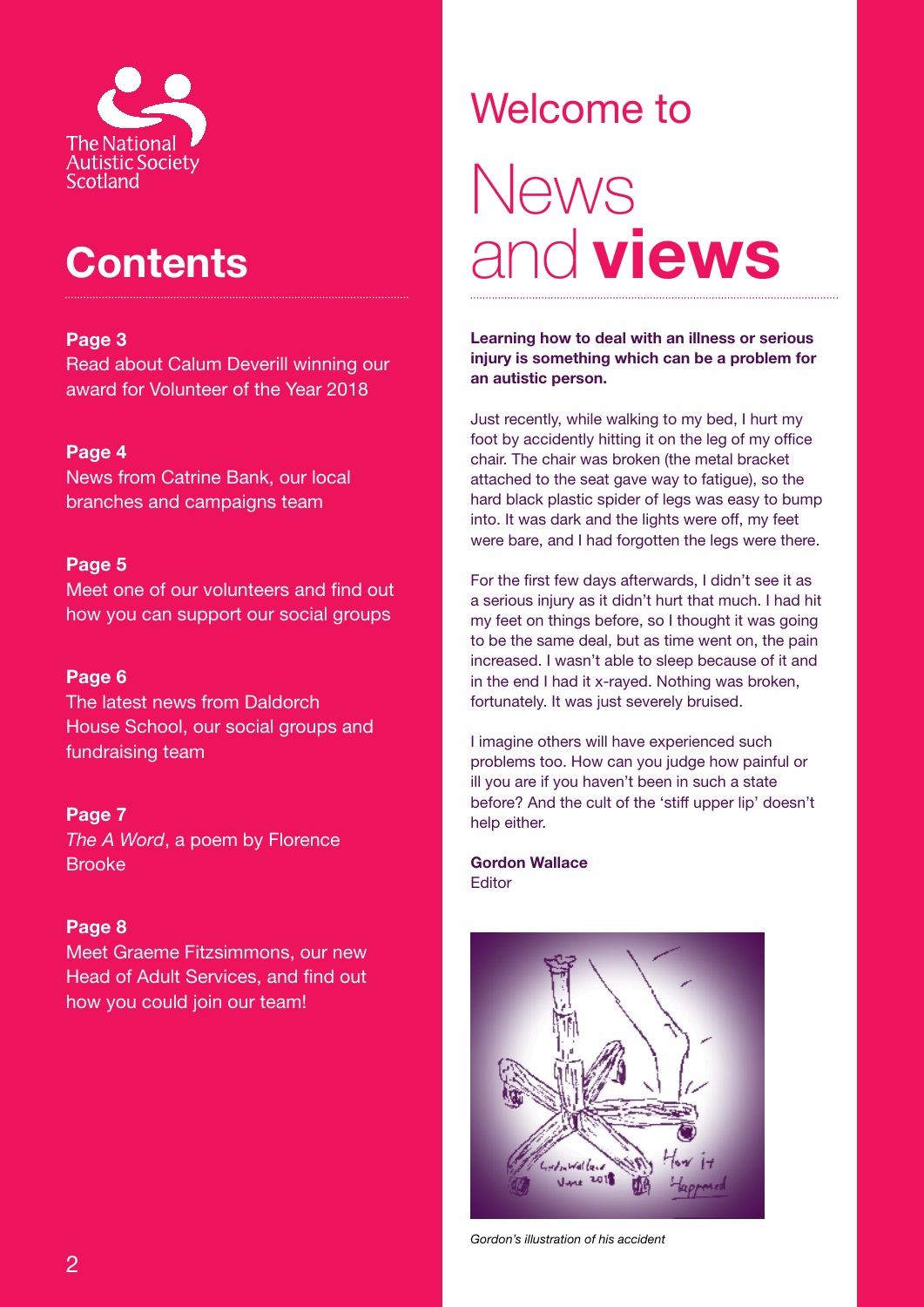



### **An update**

#### **Welcome to the autumn edition of**  *News and views***.**

It's been a very busy and exciting few months for us here at the National Autistic Society Scotland. In June, we added to our team with the appointment of Graeme Fitzsimmons to the newly created role of Head of Adult Services. You can read more about the wealth of experience and knowledge Graeme brings to the role on page six.

We also had a number of events taking place this summer − Catrine Bank held a second and very successful Music in the Meadows event, and Chris Packham, our charity's Ambassador, delighted branch members by making a very special appearance at Callendar Woods in Falkirk. I'd like to thank everyone who helped to make these events happen, especially the staff from our Day Opportunities and Supported Living services. Turn to page four to find out more.

I'm sure that you will enjoy the poem which 21-yearold Florence Brooke has written on page seven. Florence was recently diagnosed as autistic and the words of her poem, *The A Word*, capture feelings which many autistic people will be able to relate to.

The next few months will be eventful, and will see us appoint a new National Director for Scotland, a role crucial to our Scottish Leadership team. I'll update you on our progress to fill this position in the winter edition of this newsletter.

I hope you enjoy reading about our work across Scotland over the past few months.

Thank you for your continued support,

**Fiona McGrevey** The National Autistic Society Scotland

# **Calum triumphs as our Volunteer of the Year 2018**

Calum Deverill was awarded the UK-wide title in recognition of his outstanding fundraising efforts which have raised more than £2,000 for our charity.

This included organising bucket collections, delivering autism awareness talks and helping encourage MSPs to make Scotland a more autism-friendly nation.

Calum, who was diagnosed when he was 10-years-old said, "Volunteering with the National Autistic Society Scotland has allowed me to demonstrate what can be achieved by autistic people, provided the correct support is in place."

Fiona McGrevey, Branches and Volunteering Development Manager at the National Autistic Society Scotland, said, "Calum is an inspiration and, like all of our volunteers, is an asset to our charity. I'm so pleased that we have been able to formally recognise his efforts with this award."



*Fiona McGrevey, Branches and Volunteering Development Manager at the National Autistic Society Scotland, Calum Deverill and Annie Wells MSP, Convenor of the Cross-Party Group on Autism*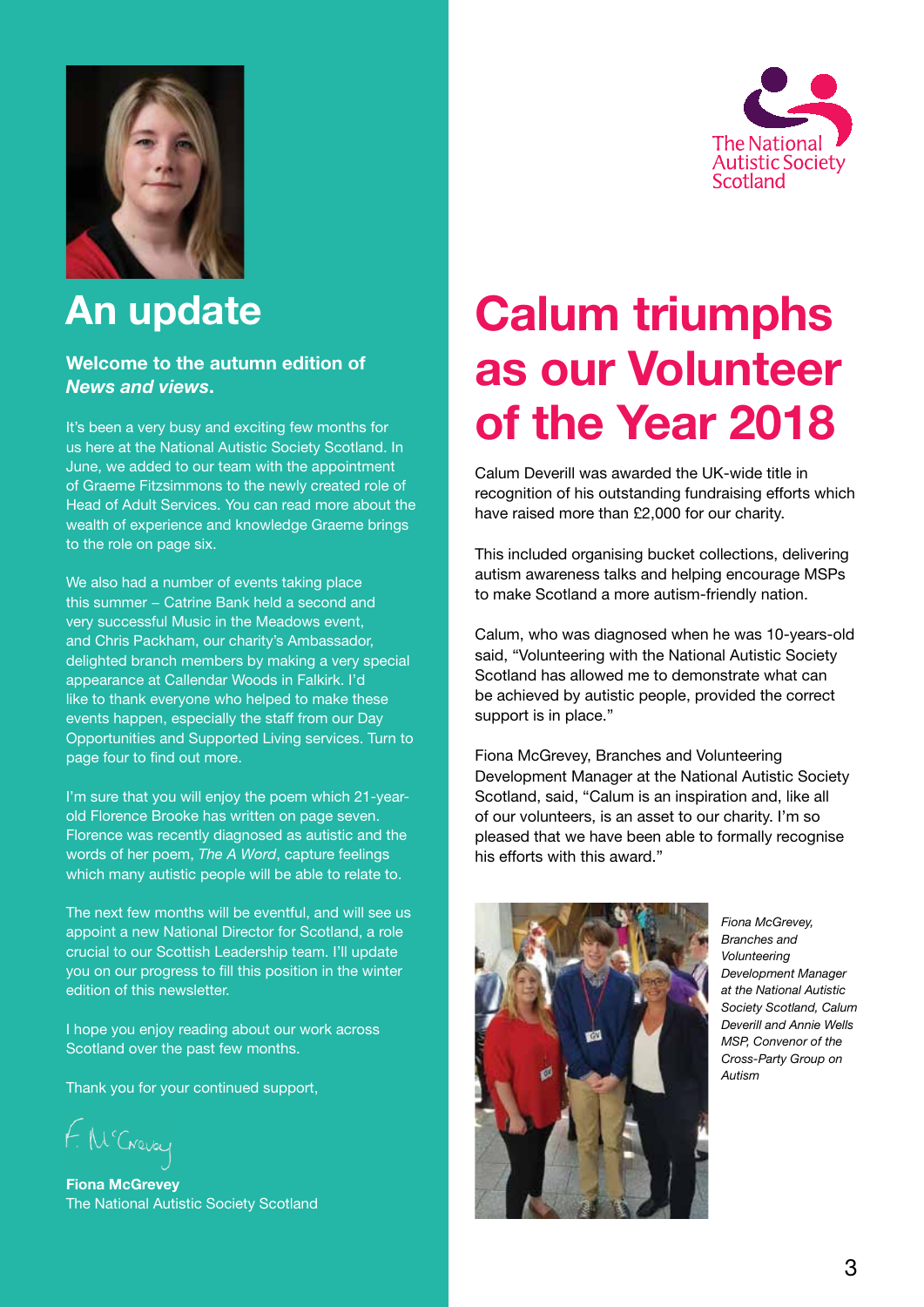

**News from Catrine Bank, our local branches and campaigns team**

### **The countdown is on until Autism Hour 2018**

Last year, over 5,000 retailers took part in the world's first mass participation Autism Hour. And this year, we're hoping even more will take simple steps for 60 minutes that lead to a more autism-friendly world.

For autistic people, the world can seem full of too much information – and too little understanding. Our research found that 64% of autistic people and their families avoid going out to the shops. They can be too loud, glaringly bright and overwhelming.



### **Autism-friendly music festival returns**

Music in the Meadow made a welcome return to Catrine Bank in the late July sunshine.

Local bands and musicians volunteered to play at the event, which opened with a performance by the Ayrshire Fiddle Orchestra. Family members were invited to attend and there was also a BBQ, face-painting, a bouncy castle and games.

Graeme Fitzsimmons, Head of Adult Services at the National Autistic Society Scotland, said, "Music in the Meadow gives autistic people the opportunity to be part of an exciting festival experience. Attending a music festival is a summer highlight, which is why, for the second year running, we are delighted to be able to hold our own in the beautiful surroundings of our fivehectare back garden."

We hope to hold the festival annually so that the people we support and their families can continue to enjoy Music in the Meadow.

That's why from 6 to 13 October, we're asking shops and businesses to make small changes which will make a big difference to autistic people and their families. These simple steps include turning down loud music, dimming bright lights and sharing information about autism with staff.

**Autism** 

**Hour is** 

back!

To find out which businesses and shops are taking part in your area, please visit **www.autism.org.uk/autismhour**.

### **Our dreamy night at Blair Drummond Safari Park**

**By Jenni Nicoll, North Ayrshire Branch Member**

My two sons and I were among 50 children and their families who recently spent a magical afterhours evening at Blair Drummond Safari Park.

Dreamnight is an international event that sees zoos, wildlife parks and aquariums open specially for children and families who are living with lifelong illnesses or disabilities. The wonderful staff at Blair Drummond volunteered their time, and provided an early evening tour of the Safari Park as well as entertainment and refreshments.

It was the best family outing we've ever had! We felt like a 'normal' family and didn't feel alienated like we sometimes do when we go out. It was lovely to see so many children having fun.



*Jenni's sons, Liam and Sean*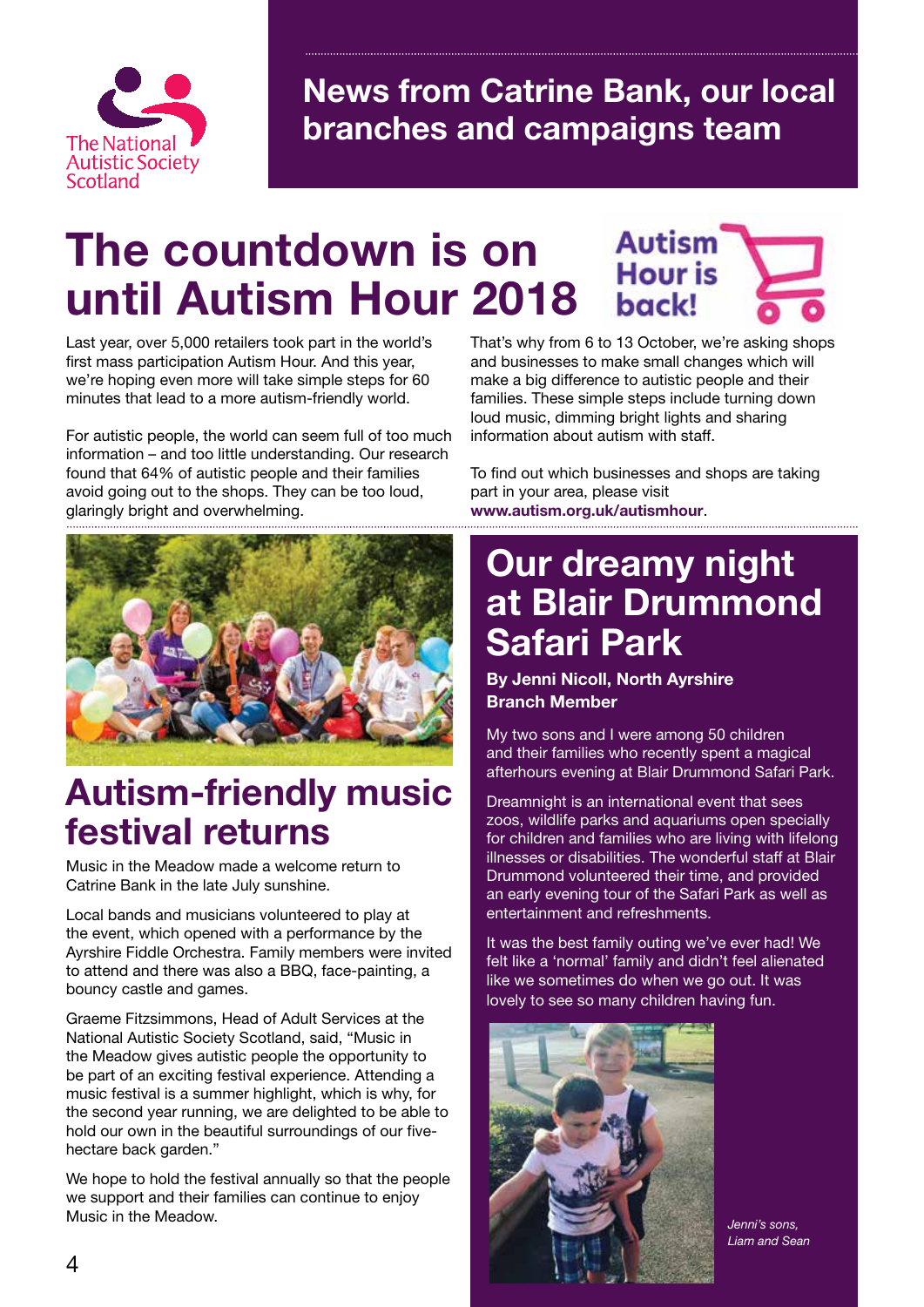### **Meet the volunteer**





# **Kevin Cameron**

Social groups volunteer

**Interview and illustration by Gordon Wallace**

#### **Q: Who are you?**

My name is Kevin. I am 30-yearsold and I currently volunteer with the National Autistic Society Scotland, having been a member for about 12 years.

#### **Q: Can you describe a typical day?**

Getting out of bed is usually the hardest part! I then take my dog out for a walk and browse the internet for a few hours. Afterwards, I'll play video games which normally last until the evening. Finally, I'll take my dog out for another walk and then spend some more time on the internet before going to bed. I often go out as well, usually to the shops in Glasgow.

#### **Q: What made you want to volunteer?**

I was a member of the National Autistic Society Scotland's social groups for quite some time. During that time, I was able to overcome my lack of self-confidence and introverted nature due, in no small part, to the activities we did, and interacting with the other

members and volunteers. I wanted to help others in the way the group helped me so I decided to become a volunteer when offered the chance. Since I did, I am proud to have been able to help others become better at socialising both in and out of the group.

#### **Q: Can you tell us about your background?**

I am the eldest of five children. My younger sister is also autistic. I studied computing at college and graduated with a Higher National Certificate. This allowed me to secure a job with West Dunbartonshire Council on a placement for two years. It was extended by a year as they were very impressed with me but sadly it came to an end afterwards. Since then I've worked for Clydebank College, the Lennox Partnership and CMS Surveyors. I'm hoping to secure another more permanent role soon.

#### **Volunteering opportunities**

**Volunteering with the National Autistic Society Scotland is a great way to meet new people and learn new skills, whilst making a real difference to the lives of autistic people.** 

We are recruiting an administration volunteer to support our One Stop Shop in Ayrshire, which offers information, advice and support to autistic people and their families.

You will provide three to four hours of support per week, and help to respond to enquiries, update databases, photocopy and file. You will receive full training and have the opportunity to learn new skills in a supported environment.

To find out more, please visit **www.autism.org.uk/ volunteer**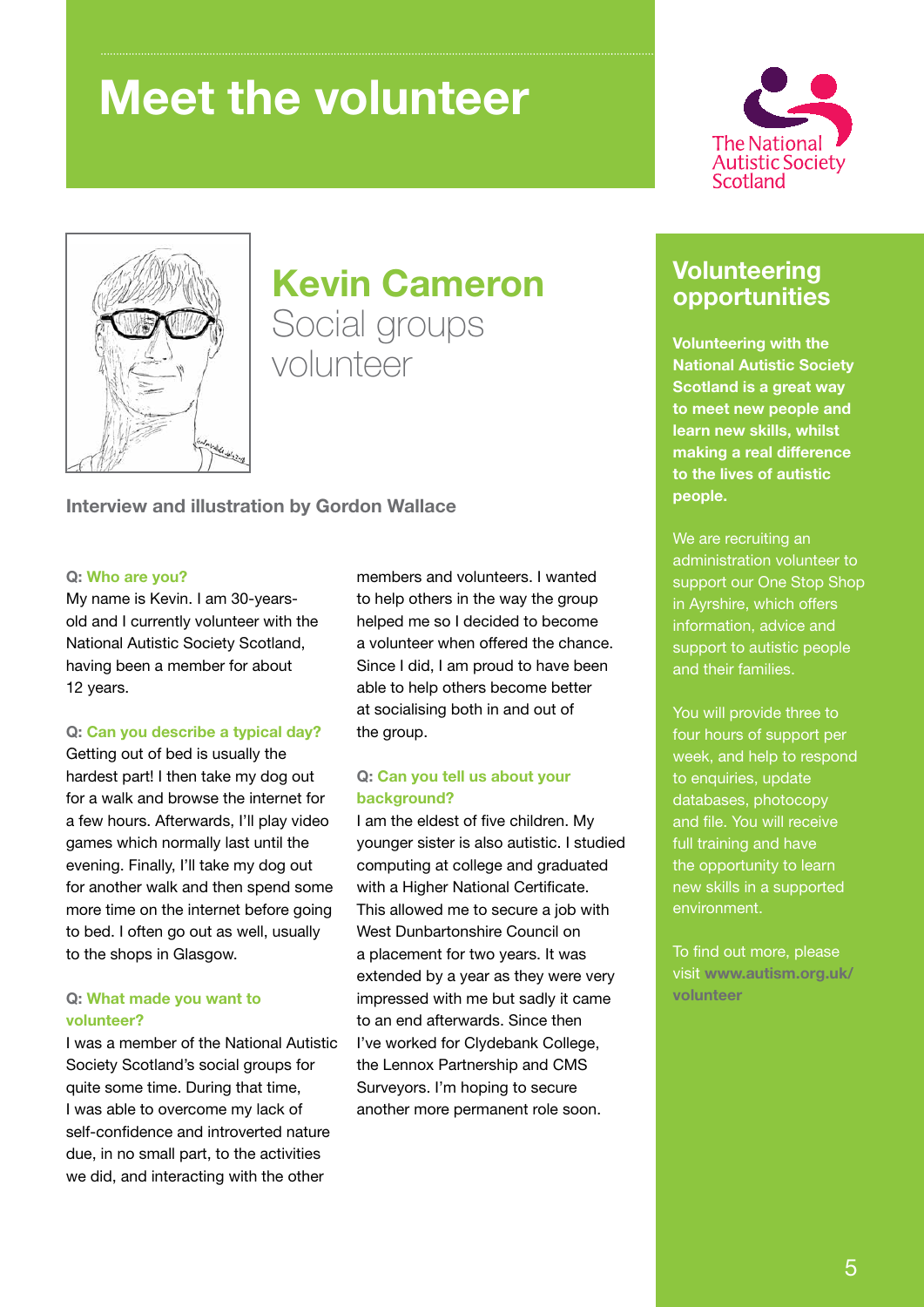

### **Fundraising news**

### **Fundraising my way across the world By Gary Ferguson**

My first fundraising experience for the National Autistic Society Scotland wasn't glamorous – it was a sponsored walk around Bellahouston Park! Little did I realise that this would be the first of many tremendous and worldwide experiences.

In the years which have followed, I've climbed a volcano in Ecuador and trekked to Machu Picchu in Peru, as well as in the rainforest of Borneo.

Most recently, I cycled from Vietnam to the breathtaking temple of Angkor Wat in Cambodia. The heat and the humidity was the biggest challenge but the friendship and support offered by everyone who took part helped get me through.

The knowledge that I am raising funds to help autistic people and their families has always spurred me on.



*Gary at Angkor Wat*

Who knows what my next challenge will be – I'm always on the lookout. One day I hope to find one which my son will want to complete with me!

### **Inflatable fun for our social groups**



Members from our Glasgow and Dunbartonshire intergenerational groups recently enjoyed an inflatable games day at Mugdock Park.

The fun-filled day was the perfect opportunity to meet new people and take part in team-building exercises. There was an inflatable assault course, space hopper race and the most entertaining of all – a giant tug of war!

Afterwards, everyone tucked into tasty burgers, hot dogs and some ice cream to cool off after the heated competition.

We'd like to say a huge thank to the Big Lottery Fund who made the entire day possible.

### **News from Daldorch House School By Carol Povey, Director**



We are delighted to have recently appointed Graeme Fitzsimmons to the role of Head of Adult Services.

Graeme brings a wealth of experience and knowledge with him from his career in Scotland's care sector. Graeme has worked with a variety of organisations including Cornerstone, Enable Scotland and Richmond Fellowship.

He is also the Chair for Association for Real Change UK, a charity that advances knowledge, practice and policy in health and social care for the benefit of people with learning disabilities or other support needs such as autism, mental health problems, sensory and physical disabilities.

As the new Head of Adult Services, Graeme will work alongside Bernadette Casey, our Principal, and the soon-to-be-appointed National Director for Scotland to form a Scottish leadership team.

You can find out more about Graeme on page eight.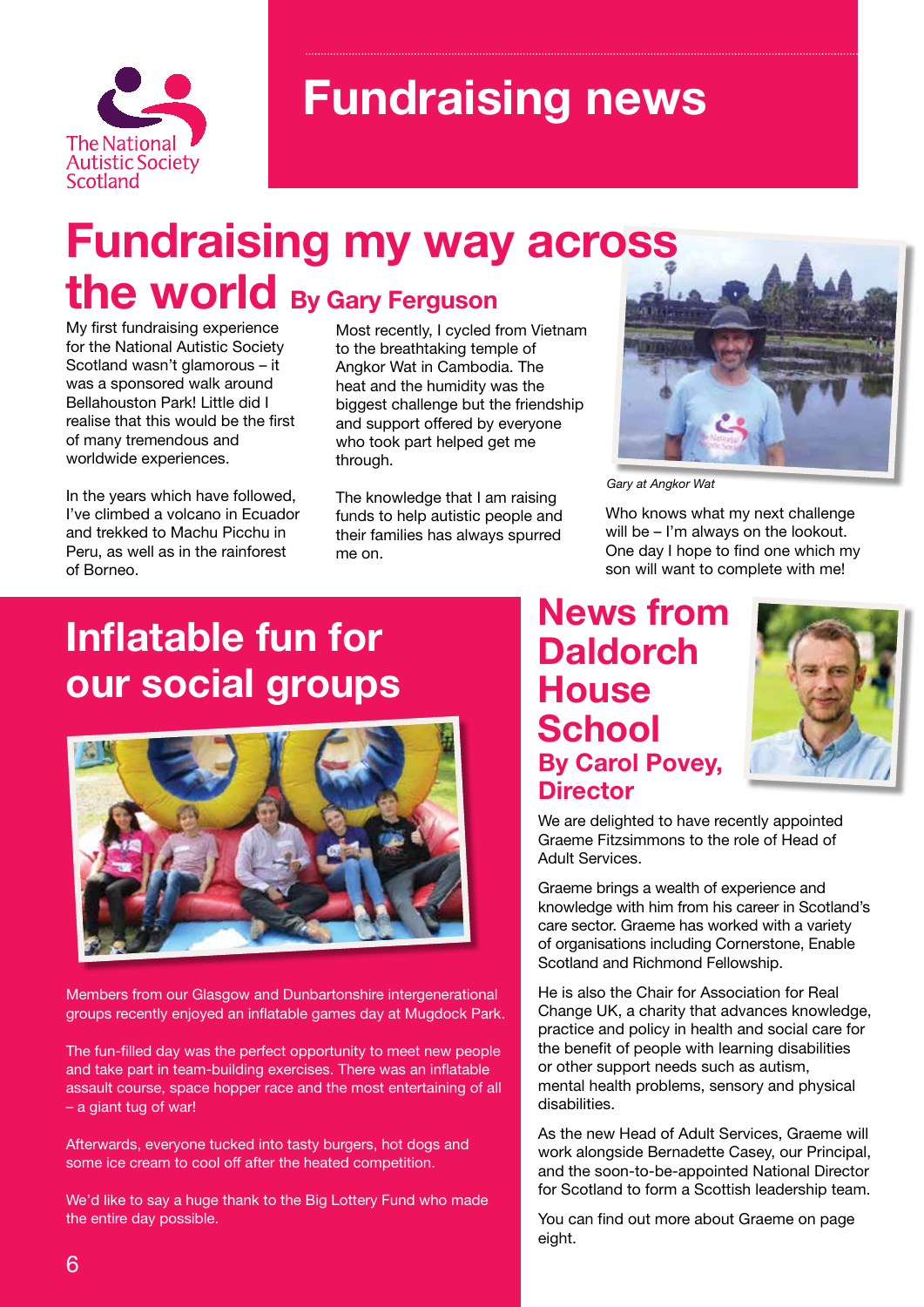# **Your stories**



# The 'A' Word By Florence Brooke

Why did he make that face? It is hard to try and trace, What did she mean by that? Gosh, should I say she's wearing that terrible hat.

The lights are too bright but it's too dark, I can hear that, as clear as a lark, Music soothes the quiet space, Gosh, why is this such a race.

A race to keep up with him and her, Trying to pick up on every murmur, To make sense of it all, Trying to stand up when my legs want to fall.

Going into meltdown, Knocking on an almighty frown, Curled up in an inconsolable heap, Today was just too much of a leap.

A leap into the unknown, A place that is forbidden and overgrown, Routine is the friend, structure is the same, How much longer do I have to continue in this vein.

I can't feel that, it needs to be tighter. I'm trying to be the fighter. Of this condition which is alien to me, But has opened my life up with its key.

The 'A' word is a powerful one to be said, For all the mixed up reality in my head, No one would know unless it was shown, It does really make you feel alone.

The 'A' word being,

Something that more people are seeing, It's a neurological condition which affects the brain, Once you have the ticket you're certainly not leaving that train.

Being born with the 'A' word, Means some difference has occurred, I may be the odd girl out, I know it's nothing to shout about.

Acceptance is the key, However overwhelming life may be, The diagnosis can be a wonderful thing, I'm going to make it that in the contributions to life that I will bring.



*Florence Brooke*